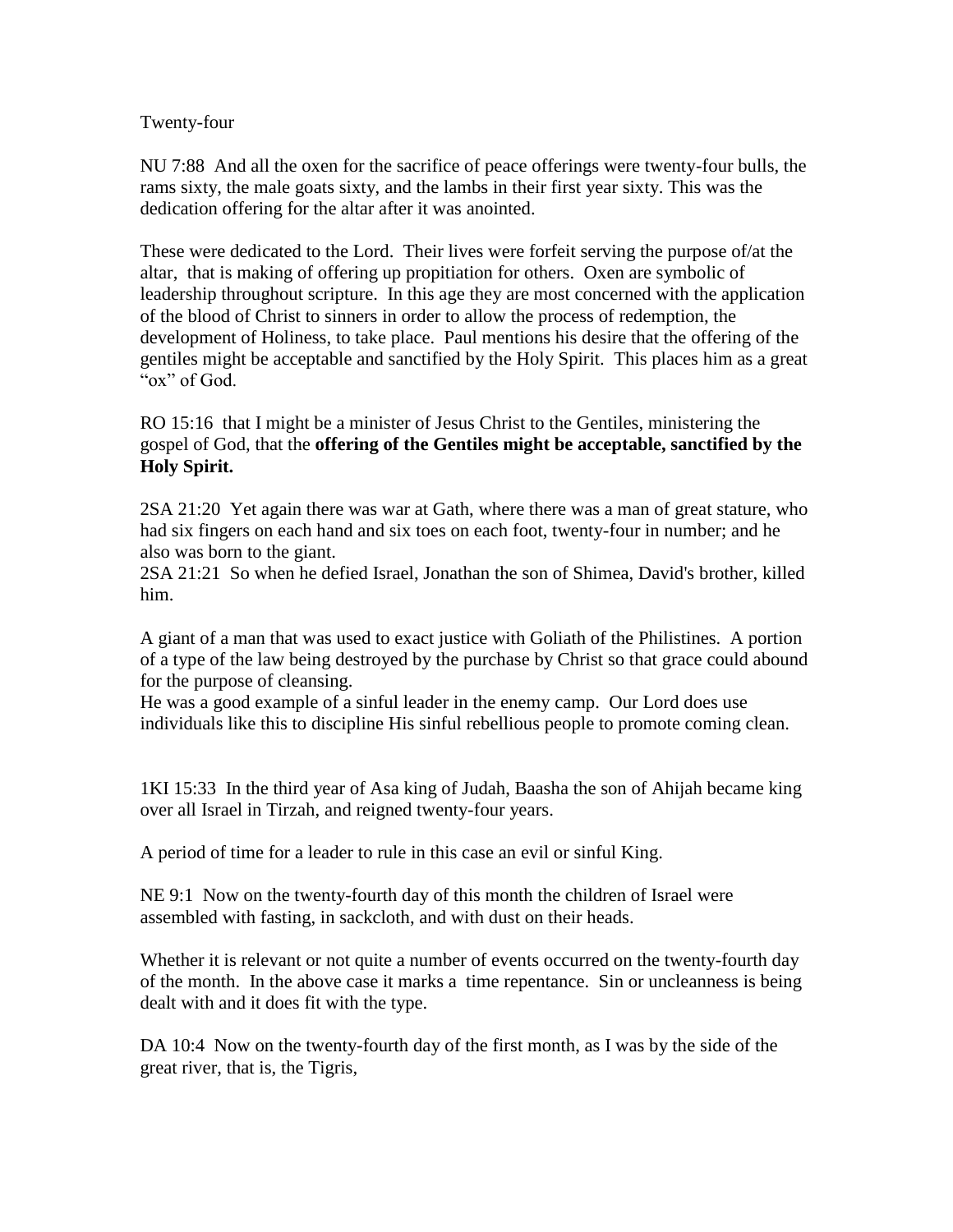In the above situation it marks a time when Daniel received a visitation from an angel. This occurred due to His fasting and prayer as he was quite upset regarding an earlier vision.

He was told about the time of the end in response to his prayer and was strengthened. The time of the end will be a time when our Lord's people will be greatly cleansed in mighty end days fire. The unregenerate will be allowed to be filled with iniquity for the purpose of wrath and the greatest and most mature group of church leaders will be raised up and used. This mature group will be asked to make the greatest sacrifice.

HAG 2:10 On the twenty-fourth day of the ninth month, in the second year of Darius, the word of the Lord came by Haggai the prophet, saying,

On the above event the Lord delivered a word through Haggai the prophet concerning the difference between Holiness and uncleanness. It is very important to our Lord that His leaders understand that difference and not compromise but yet still love in a way that allows change to occur.

HAG 2:11 "Thus says the Lord of hosts: 'Now, ask the priests concerning the law, saying,

HAG 2:12 "If one carries holy meat in the fold of his garment, and with the edge he touches bread or stew, wine or oil, or any food, will it become holy?" ' " Then the priests answered and said, "No."

HAG 2:13 And Haggai said, "If one who is unclean because of a dead body touches any of these, will it be unclean?" So the priests answered and said, "It shall be unclean." HAG 2:14 Then Haggai answered and said, " 'So is this people, and so is this nation before Me,' says the Lord, 'and so is every work of their hands; and what they offer there is unclean.

HAG 2:15 'And now, carefully consider from this day forward: from before stone was laid upon stone in the temple of the Lord

HAG 2:16 since those days, when one came to a heap of **twenty** ephahs, there were but ten; when one came to the wine vat to draw out **fifty** baths from the press, there were but twenty.

HAG 2:17 'I struck you with blight and mildew and hail in all the labors of your hands; yet you did not turn to Me,' says the Lord.

HAG 2:18 'Consider now from this day forward, from the **twenty-fourth day** of the ninth month, from the day that the foundation of the Lord's temple was laid-consider it:

A consideration to be Holy as the Lord is pointing out the sin of Israel.

ZEC 1:7 On the **twenty-fourth** day of the eleventh month, which is the month Shebat, in the second year of Darius, the word of the Lord came to Zechariah the son of Berechiah, the son of Iddo the prophet:

ZEC 1:8 I saw by night, and behold, a man riding on a red horse, and it stood among the myrtle trees in the hollow; and behind him were horses: red, sorrel, and white.

ZEC 1:9 Then I said, "My lord, what are these?" So the angel who talked with me said to me, "I will show you what they are."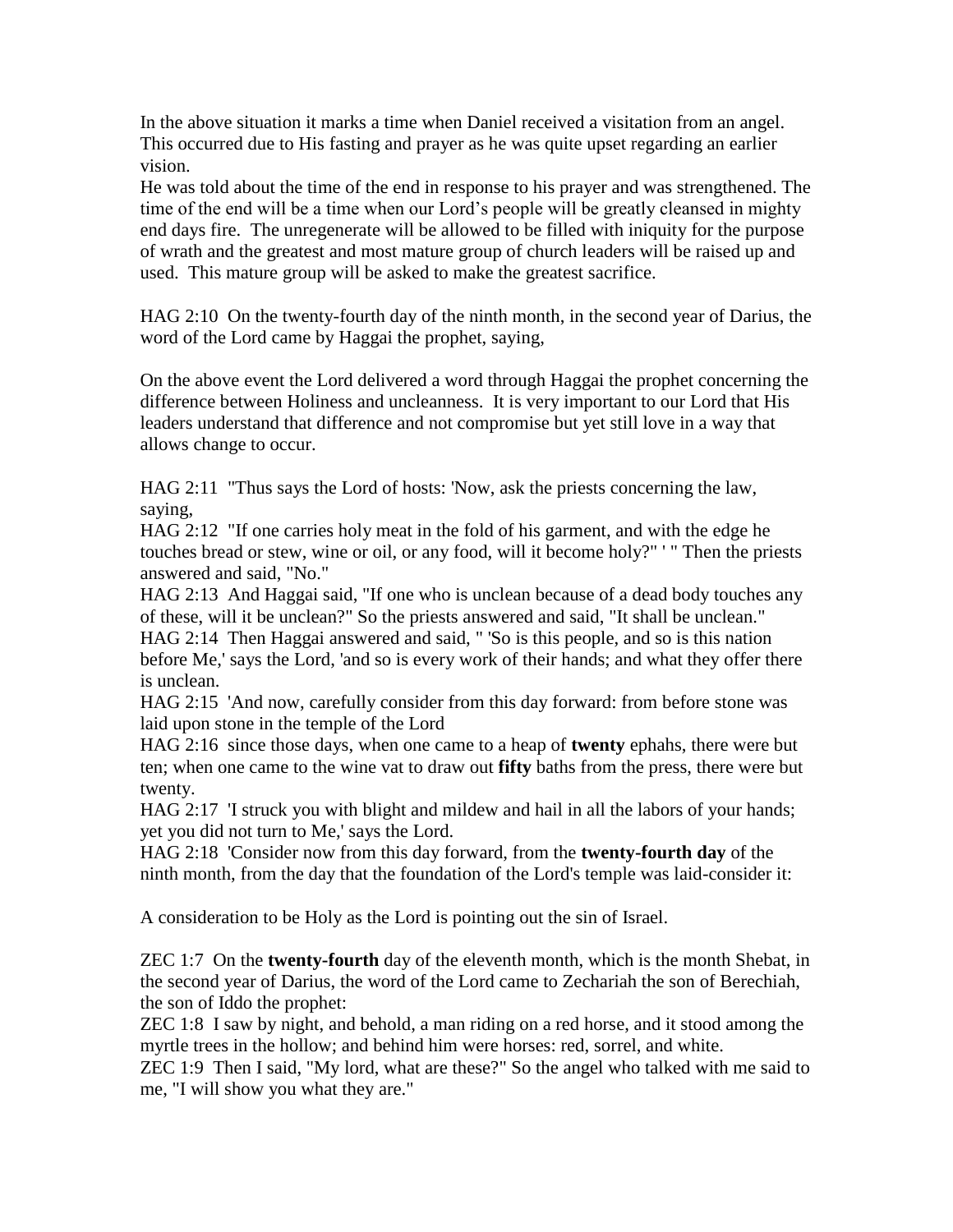Myrtle trees are a type of the Messianic Jew at the end of the age and they will not only be protected but out of them will come judgment on the world system. So then this will be the judgment on that which is unclean. But the Lord expresses a desire to be kind to Israel and Jerusalem after this time of Judgment. All of Israel is not Israel. There are two, one whose sin will be judged resulting in the death of that portion, another portion whose sin will be judged but the blood of Christ will be used to cover it and grace will be given.

RE 4:4 Around the throne were twenty-four thrones, and on the thrones I saw twentyfour elders sitting, clothed in white robes; and they had crowns of gold on their heads.

This number is connected with thrones and with eldership ruling and reigning with their Lord. They have been made holy and authority has been granted them as well as righteousness. These are the ones, the two being twelve and twelve, that will rule and reign with him. Sitting is a position that magnifies what they have become. Notice they are before God in the scripture below.

RE 11:16 And the twenty-four elders who **sat before** God on their thrones fell on their faces and worshiped God,

Note below the companions who sit before Joshua (Jesus) is the type of the twenty-four.

ZEC 3:8 'Hear, O Joshua, the high priest, You and your companions who sit before you, For they are a wondrous sign; For behold, I am bringing forth My Servant the BRANCH.

The branch is Jesus Christ and he is the one that Joshua the high priest is a type of. Those who "sit before" Joshua are types of the twenty-four, the inner circle, that will rule and reign with him.

Taking an overall look at the number twenty-four the meaning appears to be:

Those called and appointed by our father to leadership that will rule and reign with Christ and partake/share in His suffering that sanctification might be developed with in the greater body of Christ. These will judge uncleanness and promote sanctification in those of the body. It seems that much of this work, particularly on the Jewish remnant, will occur at the end of this age when the twenty-four will become prominent in bringing in and cleansing the remaining portion of the bride. Another portion of the twenty-four did work at the beginning of the age to initiate the process. Of course these were the original apostles called to serve.

240 There are no references to this exact number listed in the bible, however there are three references that are close and they do seem to be connected with servants or men with qualities as noted above in the number twenty-four.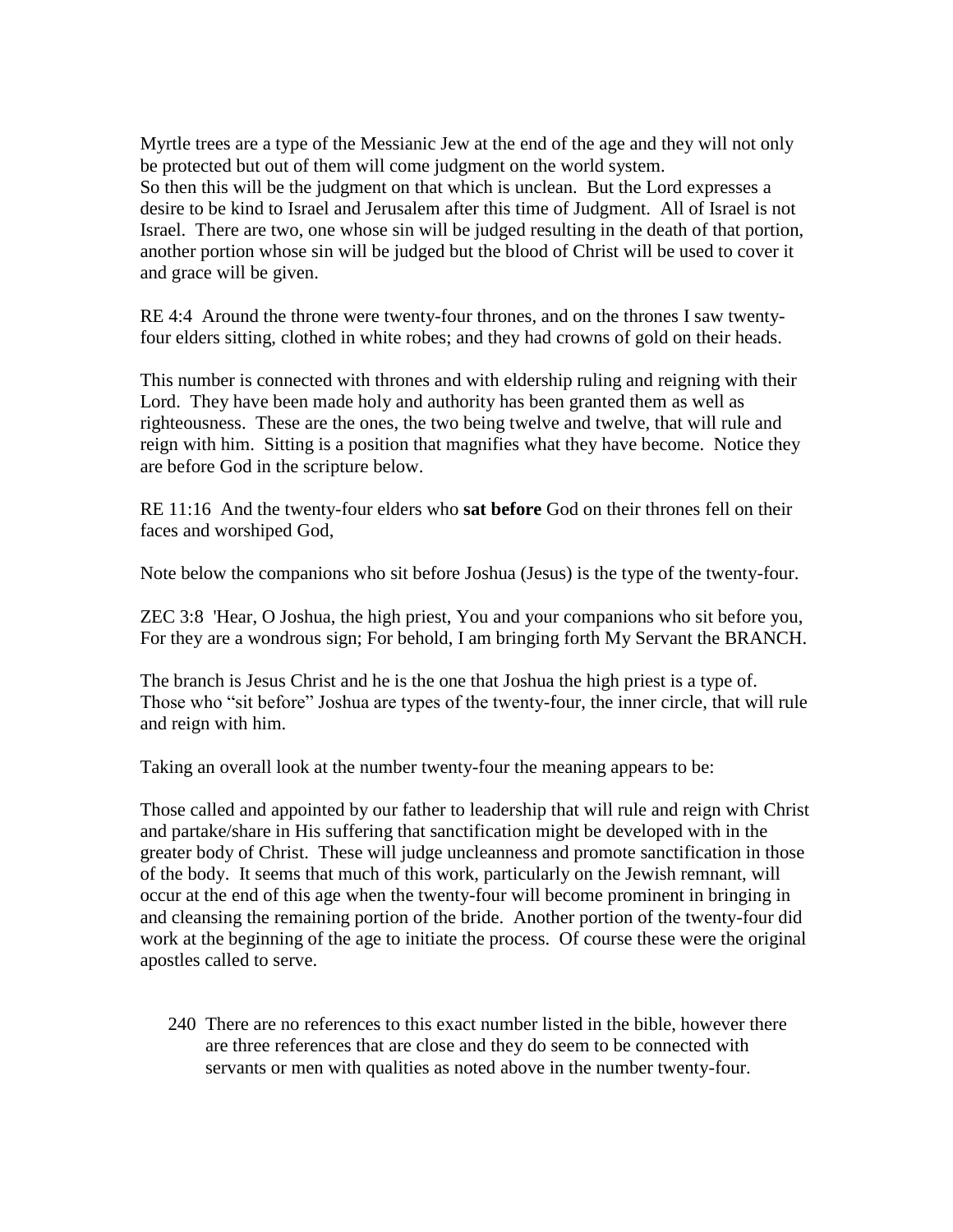The first scripture below uses the number 245 in reference to a working group of mules. These are beasts of burden. They are bred for toughness and endurance. Reading from right to left and utilizing all numbers we get:

 $5 =$ uncleanness  $40 =$  that over an indefinite period of time will be addressed by 200 = intercessory prayer for mercy and grace

skipping the forty and two hundred but concentrating just on what 240 might mean:

 $5 =$ uncleanness

240 = addressed by the consecrating action of Christ's blood shed on the cross and by the washing of the Word through the work of those that suffer with Him in the cleansing of the greater bride.

EZR 2:66 Their horses were seven hundred and thirty-six, their mules two hundred and forty-five,

NE 7:67 besides their male and female servants, of whom there were seven thousand three hundred and thirty-seven; and they had two hundred and forty-five men and women singers.

These people, who were involved with praise, composed a small portion of a much larger entourage that was going to Jerusalem to restore the temple. The type is that of the restoration of the living temple at the end of this age. This level within the hierarchical leadership would be that of the Levites just under the priesthood. They could be related to the four cherubim that have a total of twenty-four wings. This group, though not of the priestly class still being under their authority would be used in the process of consecrating others.

NE 11:13 and his brethren, heads of the fathers' houses, were two hundred and forty-two; and Amashai the son of Azarel, the son of Ahzai, the son of Meshillemoth, the son of Immer,

Above the key words would be "heads of the fathers' houses." These represent leaders that will sacrifice, by staying in Jerusalem, so that the Lord's house will be built.

Two thousand four hundred

EX 38:29 The offering of bronze was seventy talents and two thousand four hundred shekels.

Bronze is associated with judgment or cleaning of something either by killing it or washing it.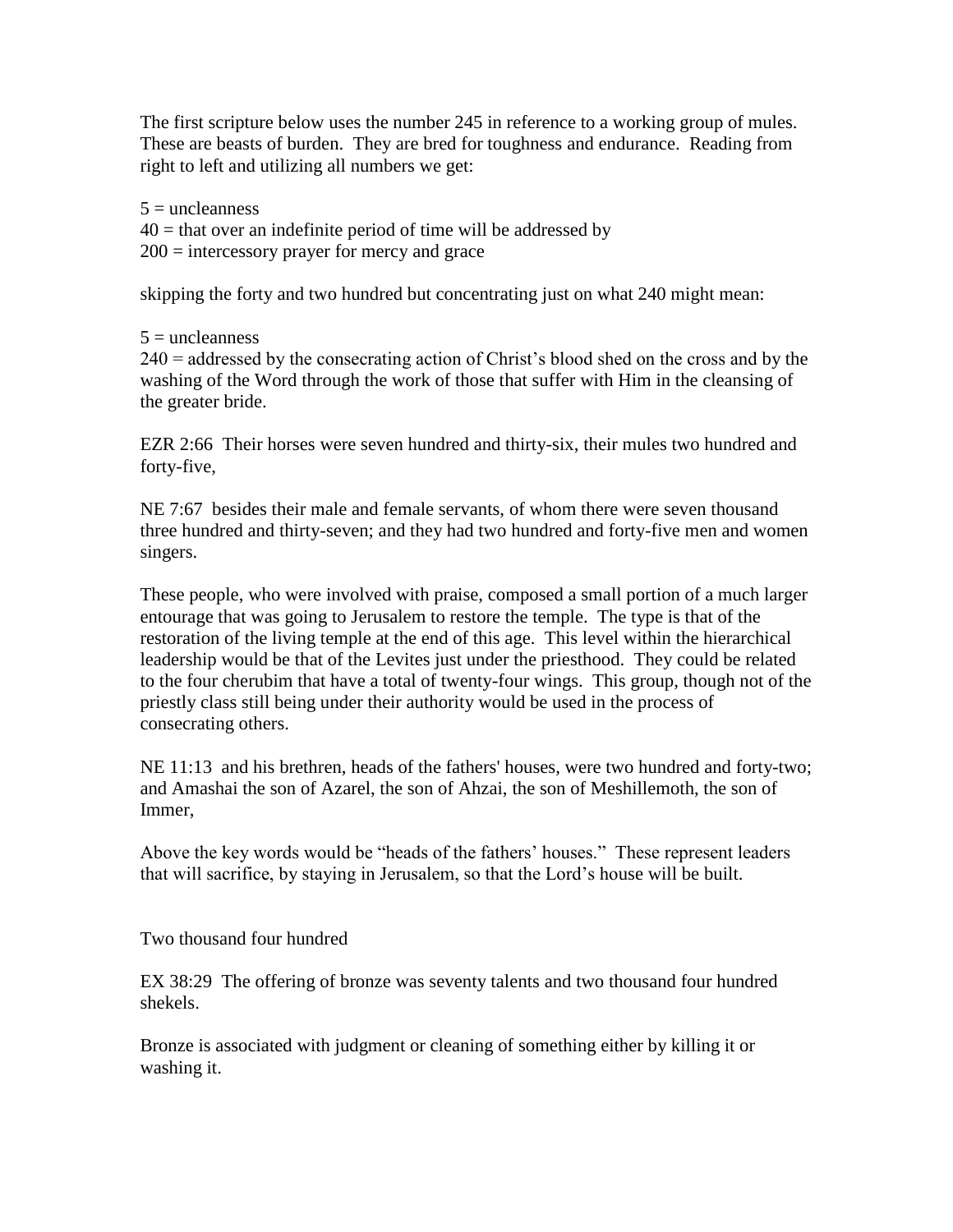EX 38:30 And with it he made the sockets for the door of the tabernacle of meeting, the bronze altar, the bronze grating for it, and all the utensils for the altar,

All articles are concerned with offering up propitiation to the lord through judgment on sin.

EX 38:31 the sockets for the court all around, the bases for the court gate, all the pegs for the tabernacle, and all the pegs for the court all around.

NU 7:85 Each silver platter weighed one hundred and thirty shekels and each bowl seventy shekels. All the **silver** of the vessels weighed **two thousand four hundred** shekels, according to the shekel of the sanctuary.

Silver is symbolic of the redemptive process through washing. Bronze and silver work together to redeem.

Twenty four thousand

NU 25:4 Then the Lord said to Moses, "Take all the **leaders** of the people and hang the offenders before the Lord, out in the sun, that the fierce anger of the Lord may turn away from Israel."

Israel has joined herself to the Baal of Peor by the men consorting with the woman of Moab. All men are to be killed that have had relations with these woman. The leaders are to do the killing.

NU 25:8 and he went after the man of Israel into the tent and thrust both of them through, the man of Israel, and the woman through her body. So the plague was stopped among the children of Israel.

The scripture above portrays the priest's destruction of two individuals in sin to be an act that stops a plague sent by the Lord due to rebellion.

NU 25:9 And those who died in the plague were **twenty-four thousand**.

An offering made by the leadership to stop the plague on the rest of the people.

NU 25:11 "Phinehas the son of Eleazar, the son of Aaron the priest, has turned back My wrath from the children of Israel, because he was zealous with My zeal among them, so that I did not consume the children of Israel in My zeal.

The Lord is recognizing the zeal that is displayed by Phinehas, a priest, to turn back His wrath by destroying that which is unclean. The lives of some for the lives of the many. Propitiation again. Today we use the propitiation of the blood of the lamb before the Lord in intercessory prayer.